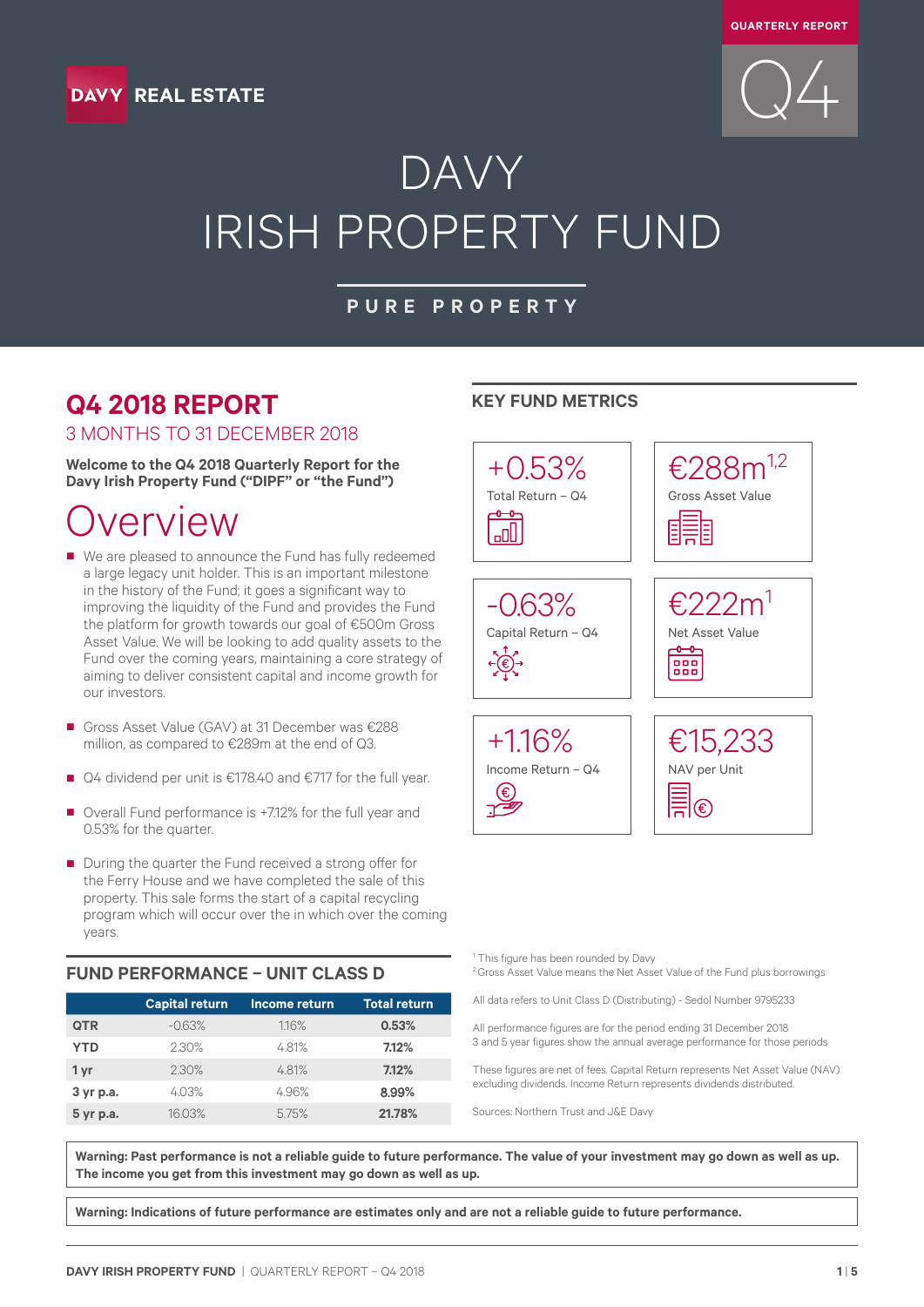# Performance

The Fund's bid unit price at 31 December 2018 was €15,233. This reflects an decrease of 0.63% in the unit price of the Fund for the quarter. The distribution yield for the quarter was 1.16% giving a total return of 0.53% for the quarter.

During the Quarter we saw continued strength in the office market however the Fund did experience a softening in the valuation of some of its retail assets. In particular we saw a drop in the capital value of Nutgrove Shopping Centre. While the retail capital values are under some pressure we strongly believe that the income stream from these assets will continue to be robust particularly the food anchored shopping centres and so we are comfortable holding this asset class over the long term.

DIPF won the MSCI European Property Investment Award 2018 which was awarded for achieving the highest total return relative to the MSCI benchmark annualised over the 3 years to December 2017.

The full year total return is 7.12% and we are well on track to deliver performance forecasts for the full year. The unit prices for the Fund are published and updated monthly on Davy's website at **www.davy.ie/real-estate/dipf**.

### **FUND PERFORMANCE – 2014 TO 2018**

|                       | 2014                     | 2015  | 2016  | 2017 | 2018 |
|-----------------------|--------------------------|-------|-------|------|------|
| <b>CAPITAL RETURN</b> | 33.1%                    | 20.7% | 8.7%  | 0.8% | 2.3% |
| <b>INCOME RETURN</b>  | $\overline{\phantom{0}}$ | 3.6%  | 4.7%  | 4.5% | 4.8% |
| <b>TOTAL RETURN</b>   | 33.1%                    | 24.3% | 13.4% | 5.4% | 7.1% |

These figures are net of fees and represent calendar year performance for unit class D. Capital Return represents Net Asset Value (NAV) excluding dividends. Income Return represents dividends distributed. Source: Northern Trust & J&E Davy

# Top 3 Holdings

#### **NUTGROVE SHOPPING CENTRE**



| Size          | 111,000 sq ft                              |
|---------------|--------------------------------------------|
| Ownership 67% |                                            |
|               | <b>Tenants</b> Multi Tenanted. Anchored by |
|               | Tesco, Dunnes and Penneys                  |
| <b>WAULT</b>  | 6 Years                                    |

#### **20 ON HATCH**



 $Size$   $44,000$  sq ft Ownership 100% Tenants MetLife, Medtronic WAULT 7.24 Years

#### **PERCY PLACE**



**Size** 36,000 sq ft Ownership 75.91% Tenants Multi Tenanted WAULT 8.8 Years

**WARNING: Past performance is not a reliable guide to future performance. The value of your investment may go down as well as up. This product may be affected by changes in currency exchange rates.**

**WARNING: Forecasts are not a reliable indicator of future results.**



**European Property Investment Awards WINNER 2018**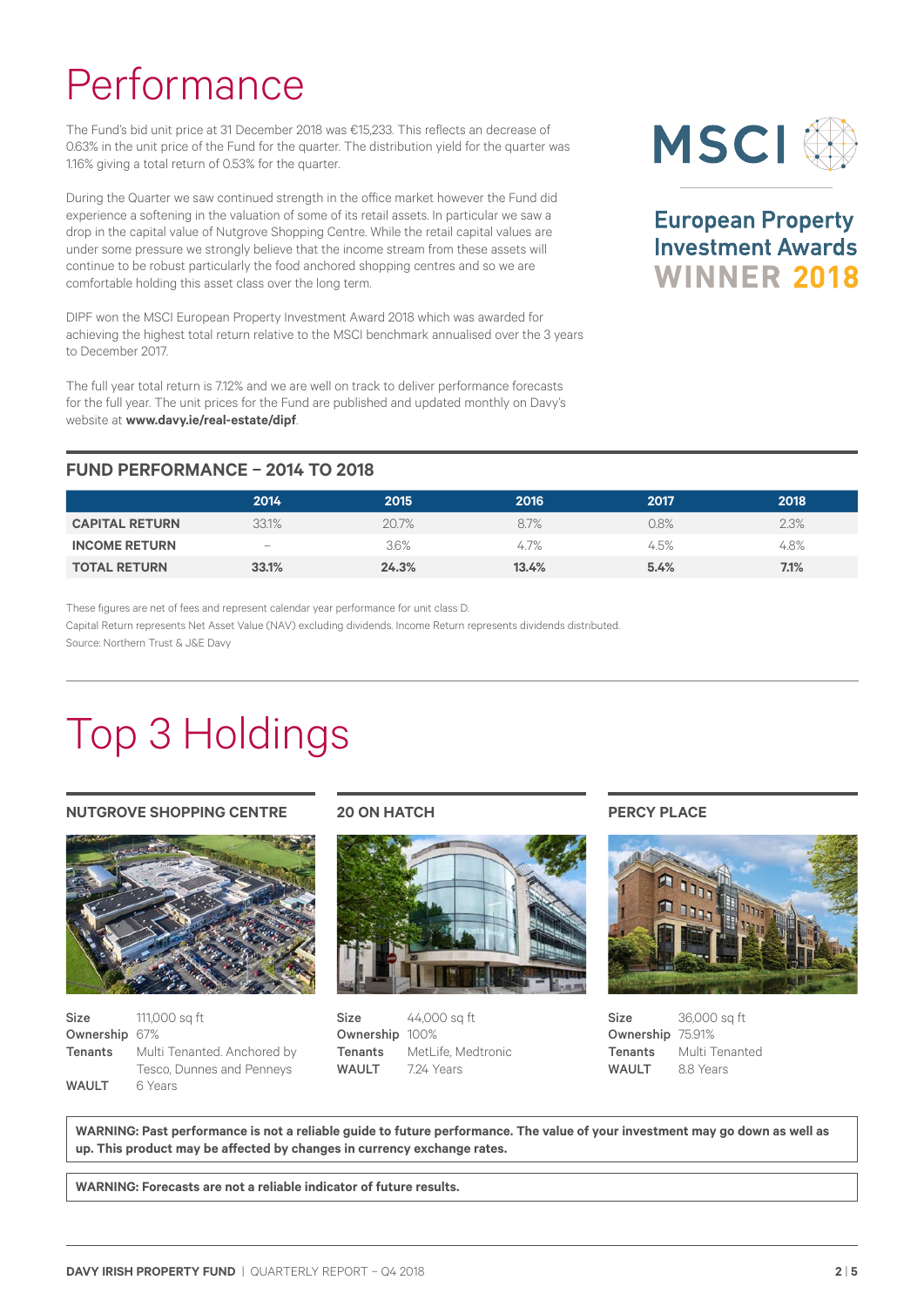# Fund Activity

#### **INVESTMENT ACTIVITY**

During November the Fund received a strong offer for Ferry House and this deal was completed just prior to the end of December. The Fund has gone through a period of significant capital recycling over the last three years and with this phase approaching completion our attention as Fund Manager turns to shaping the portfolio for the next period of growth. The sale of this asset at Ferry House begins the process of re-balancing and modernizing the portfolio to meet with the long term objectives of the Fund.

#### **LEASING ACTIVITY**

- **20 On Hatch:** The lease extension of floor 2 5 to Metlife has been completed during the quarter. The Ground Floor space is in the process of being returned and is currently being marketed.
- Prior to the sale of Ferry House we agreed terms on the 2nd floor space. The terms agreed are 10 year with a break at 7 at a rate well ahead of current Estimated Rental Value (ERV) for the building.

#### **FINANCING ACTIVITY**

■ As previously flagged Fund drew down €67m of debt during the quarter. The Loan to Value (LTV) for this leverage at draw down was 25% and we have amended the Fund Documentation to limit the LTV to a maximum of 30%. The funds from this drawn down have been used to facilitate the orderly redemption of a significant unit holder.



▲ 2 Grafton Street Dublin

**KEY METRIC:**

7.3 years  $W\Delta H$ 



All data correct as at 31 December 2018 Source: J&E Davy unless otherwise stated All data refers to Unit Class D (Distributing) - Sedol Number 9795233 Source Net Asset Value NAV - Northern Trust \*WAULT = weighted average unexpired lease term Vacancy Rate by Value of the Fund

Warning: Past performance is not a reliable guide to future performance. The value of your investment may go down as well as up. **If you invest in this product, you may lose some or all of the money you invest.**

**Warning: Forecasts are not a reliable guide to future performance.**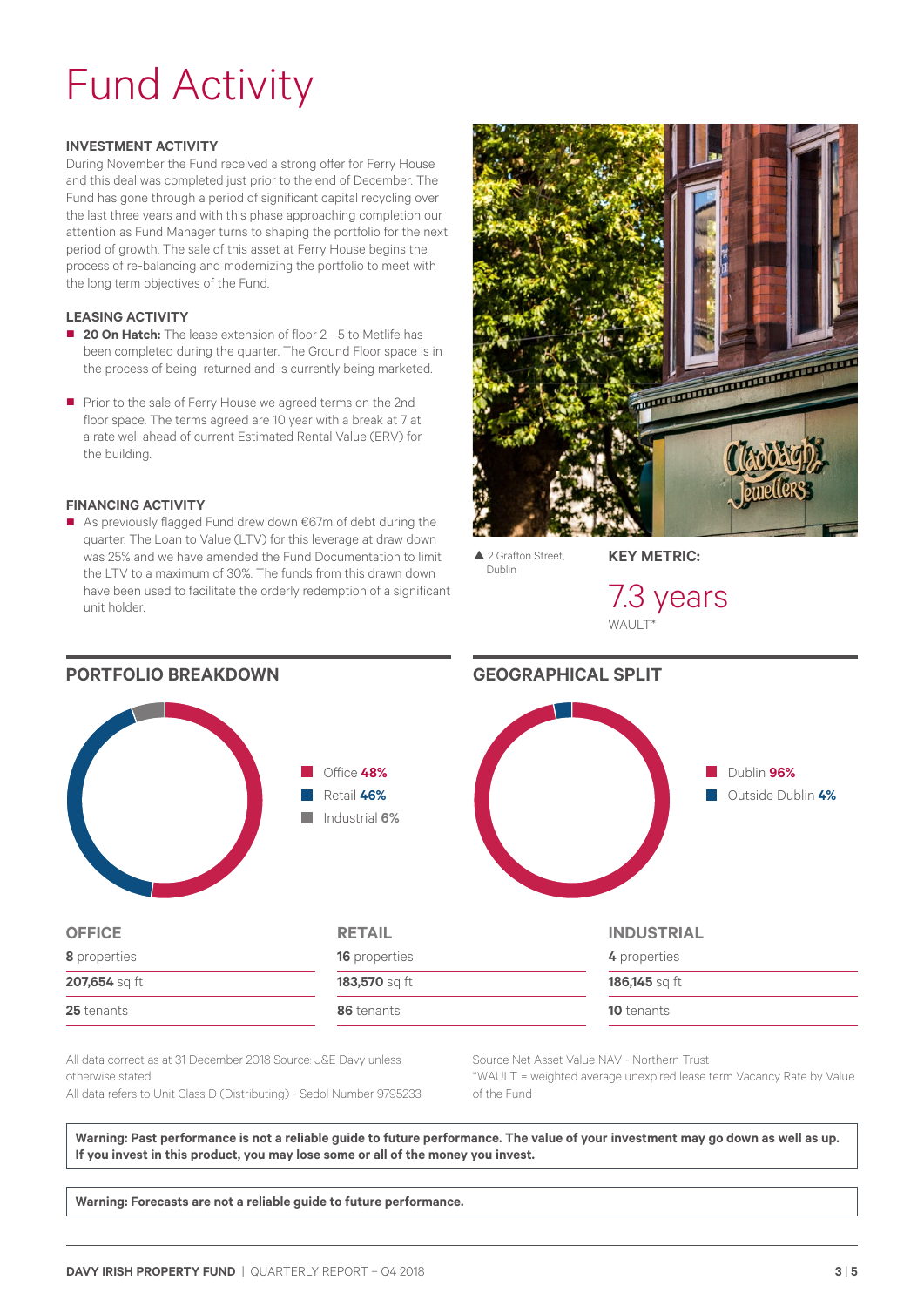# **Distributions**

The distribution of net Q4 Income was declared at the end of the quarter and will be distributed during January. This distribution equates to €178.40 per unit and brings the income distributed for the rolling 12-month period to €717 per unit or 4.8%.

In January 2018, the Fund introduced a scrip share class. This class is for investors who would prefer not to receive cash distributions but receive additional units to the same value instead. There has been strong demand for this non-distributing unit share from both existing investors who have elected to switch unit class and from new investors into the Fund.

## The Importance of Income

2018 has been another good year for the Irish commercial property market. In the nine months to the end of September 2018, the IPD index measured a total return of 7.4%! With this as the backdrop there are a number of interesting trends as we move into 2019:

#### **Strength of the office market**

Prime Dublin offices are priced at the same level now as they were in 2007. The peak of the market in that cycle happened quickly, was based on a small sample of leasing and transaction events and quickly fell once the financial crisis unfolded.

Rental levels reached €60 per sq ft in 2015 and have stayed relatively stable in the intervening period<sup>2</sup>. The number of leases executed at these levels is far in excess of the sample during the 2007 peak.

Of more interest is the strength in the occupational market. In 2018 year to date there has been 3.4m sq ft of space leased<sup>3</sup> and this will be the third year in a row that will exceed the running ten year average. The main sector driving the office market is the technology sector which has leased in excess of 40% of the space leased in both 2017 and year to date in 2018.

#### **Growth of alternative sectors**

Traditionally, Irish institutional funds invested in three sectors only – office, retail and industrial. One of the outcomes of the recession and the recovery that followed is that the Irish commercial property market has opened up to foreign capital which has invested heavily into the traditional sectors but has also for the first time brought significant capital to invest in sectors not traditionally seen as institutionally acceptable. Two obvious examples are purpose built student accommodation (7,181 beds delivered or to be delivered in the 2017 to 2019 period<sup>4</sup>) and the multi-family residential sector.

These and other sectors have become more institutionally acceptable. While the weighting to these other sectors in IPD currently is only 3%, we would expect it to grow significantly from this level.

#### **Importance of income and efficiency**

The total return year to date, as outlined above, has been 7.4% as measured by the IPD index. This total return over the nine month period is made up of a capital return of 4.1% and an income return of 3.3%. As the market cycle matures the income element of returns is becoming more important and we would expect it to be a significant element of investor returns from commercial property over the coming years.

<sup>1</sup> Source: MSCI IPD Irish Commercial Property Index.

Last available data at time of publication.

<sup>2</sup> Source: Savills Research.

<sup>3</sup> Source: JLL.

<sup>4</sup> Source: Knight Frank Dublin Student Housing Report 2017.

### **ANNUALISATION**

|                     | <b>Sept 2014</b> | Sept 2015 | Sept 2016 <b>1</b> | <b>Sept 2017</b> | <b>Sept 2018</b> |
|---------------------|------------------|-----------|--------------------|------------------|------------------|
| <b>TOTAL RETURN</b> | 32.6%            | 27.8%     | 15.3%              | 11.7%            | 7.4%             |

Source: MSCI

Source Date: September 2018

Number above represent annualised total returns gross of fees

Warning: Past performance is not a reliable guide to future performance. The value of your investment may go down as well as up. **The income you get from this investment may go down as well as up.**

#### **Warning: Forecasts are not a reliable guide to future performance.**

This quarterly report is intended as a summary of activity and performance for the specified period. It is strictly for information purposes and is not intended to be a comprehensive list of all activities of the Fund or an invitation to invest. It is not a recommendation or investment research and is classified as a marketing communication in accordance with the European Union (Markets in Financial Instruments) Regulations 2017. It does not constitute an offer or solicitation for the purchase or sale of any financial instrument, trading strategy, product or service and does not take into account the investment objectives, knowledge and experience or financial situation of any particular person. Investors should be aware that the Manager & Alternative Investment Fund Manager ('AIFM') (Davy Investment Fund Services) is a wholly owned subsidiary of the Investment Adviser and Distributor (J&E Davy) and the Directors of the Manager / AIFM may also be Directors of the Investment Adviser and Distributor; both companies are part of the J&E Davy Holdings Group. Our conflicts of interest management policy is available at www.davy.ie.